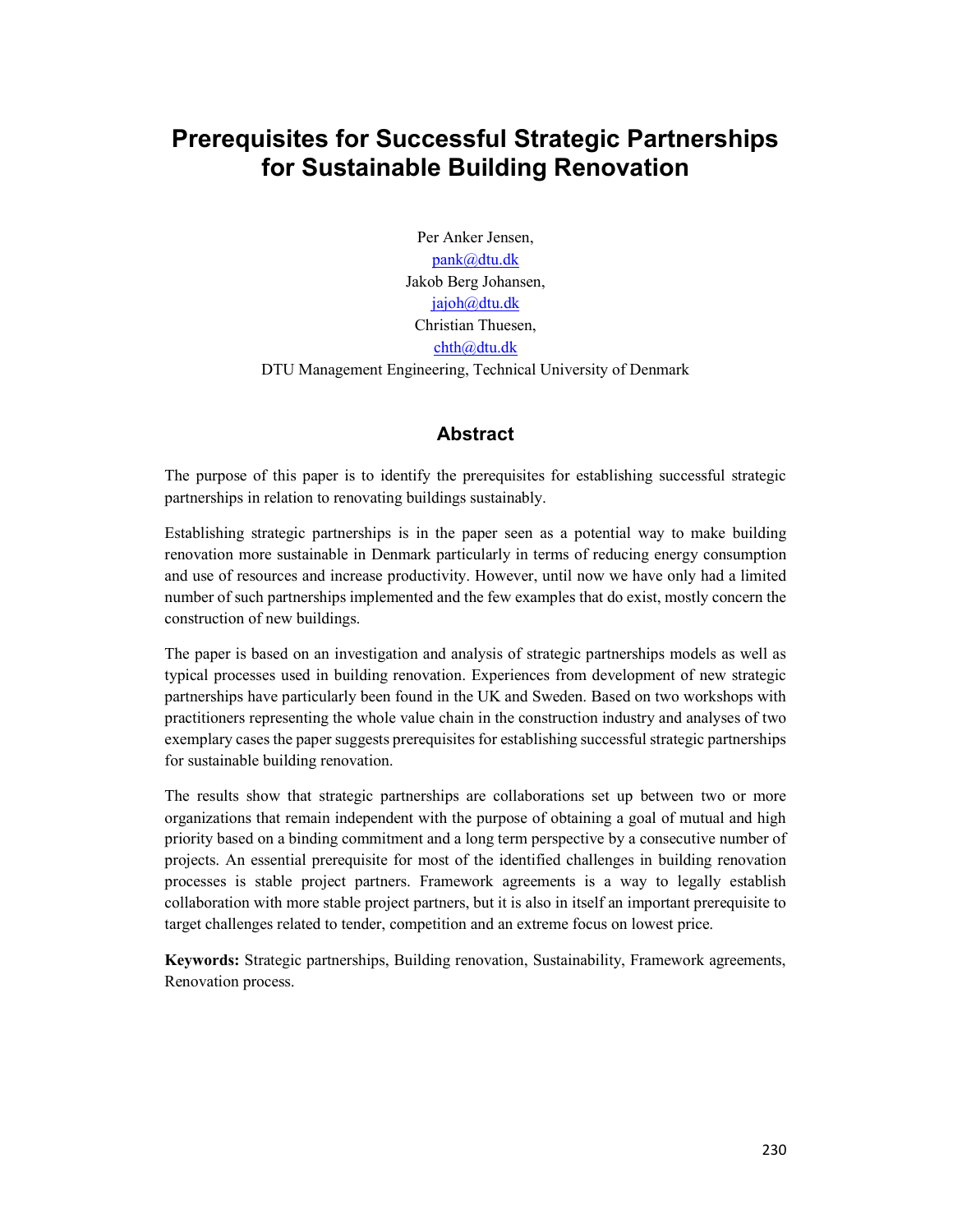### 1. Introduction

The need for building renovation has in recent years received increased attention in many European countries. One reason for this is an ageing and outdated building stock resulting in a need for more refurbishments and maintenance. Another reason is the need for more environmental sustainable buildings with reductions in energy consumption and  $CO<sub>2</sub>$ -emissions to limit the harmful impact on climate change (Jensen and Maslesa, 2015). There is at the same time a need to upgrade many buildings to improve the quality of life – social sustainability, for instance in relation to indoor climate, and increase productivity in the building process and considerations for life cycle cost to ensure affordable housing – economic sustainability.

Low productivity and frequent conflicts in the construction sector have over the last decades led to an increasing interest in new forms of collaboration between the different stakeholders involved in construction projects. This has resulted in concepts like Partnering, Lean Construction and Integrated Project Delivery (Haugseth et al., 2014). Such concepts focus on the individual projects, but there has also in recent years been an increasing interest in more continuous collaboration across projects, e.g. strategic partnerships. However, at the present we still have a limited number of such partnerships implemented in Denmark and the few examples that do exist, mostly concern the construction of new buildings. There have over the years been several initiatives to increase productivity and innovation in renovation projects in Denmark, both from government, trade organisation and private foundations. However, the main focus has been on developing the technical solutions of the built product rather than the construction process and there has been limited scientific research into this specific domain.

This paper is based on research made as part of a societal partnership in Denmark called REBUS, which is an acronym for Renovating Buildings Sustainably (http://rebus.nu/). The purpose of the partnership is to create innovation and new solutions to improve building renovation of social housing with a focus on three areas: reduce energy consumption of building by 50%, reduce use of resources by 30%, and increase productivity 20%. Several initiatives are taken to meet these requirements, including improvements in processes, methods and products. REBUS is supported by the Danish Innovation Foundation and includes partners from the whole value chain in the construction industry as well as universities and knowledge institutions. This paper is an initial result of a work package concerning 'Strategic partnership and business models'. It has been written by the university researchers involved in this work package and is partly based on workshops with the industry parties in REBUS.

The research question for the paper is: What are the prerequisites for establishing successful strategic partnerships in relation to renovating buildings sustainably? This is done by investigating recent examples of strategic partnerships between partners in the construction industry. Experiences from development of new strategic partnerships have particularly been found in the UK and Sweden. Based on workshops with practitioners and analyses of two exemplary cases, the paper suggests possible prerequisites for establishing successful strategic partnerships for sustainable building renovation.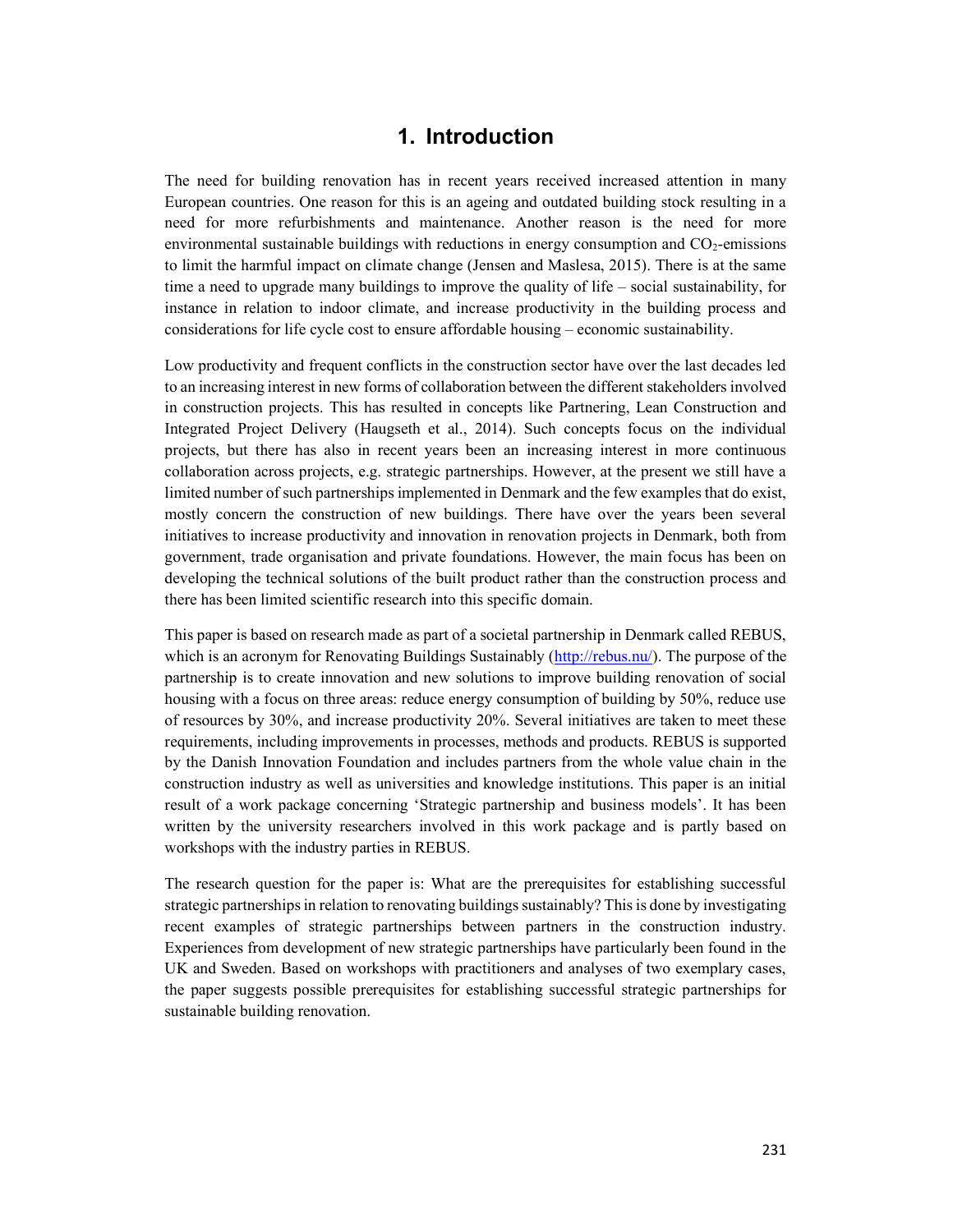## 2. Theory

#### 2.1 Sustainable Building Renovation

Sustainable building renovation is understood as renovation of existing buildings that results in buildings that are more sustainable after the renovation than before.

The meaning of sustainability used in this paper is associated with the consideration of the interdependence of society, environment and economy in complex sustainability thinking based on the definitions from the United Nations with the three sustainability dimensions: social, economic, and environment (UN, 2012). In relation to assessing sustainability of investment projects Haavaldsen et al. (2014) recommends differentiating between the three levels: operational, tactical and strategic, where operational relates to the project output, the tactical relates to target groups and the strategic relates to greater society.

There is no general definition to describe building changes according to Thuvander et al. (2012), who present a large list of commonly used terms. We will like them use the term 'renovation' and we will particular focus on comprehensive renovation projects, which involve a major improvement in energy performance – also called 'deep renovation', for instance in EU's Horizon 2020 programme for research and innovation (EU, 2016).

In the construction industry it is often assumed, that renovation projects merely are a special type of new construction projects. They are often organised in the same way even though mostly with a more traditional division of labour and contract forms, and less standardisation. However, there are a number of differences between the process of new building projects and renovation projects. We have identified the following 7 characteristics, which distinguish building renovation compared to new building projects:

- 1. In renovation projects there is an existing building and it is possible and necessary to make a pre-evaluation of the building's design, condition and performance in the planning of renovation. However, a full diagnosis is often very costly, why some design solution might not be optimal when production starts (Thuvander et al., 2012).
- 2. In renovation projects there are also usually existing users and most of them will remain users after the renovation, so it is possible and relevant to collect their experiences and views on the buildings in a pre-evaluation and their needs and preferences in the briefing process during the planning of renovation (Værdibyg, 2013).
- 3. In renovation projects it is possible to set performance target for the building after renovation related to the performance before renovation and calculate the expected performance improvement. In new buildings the expected performance has to be related to more general benchmarks like requirements in building codes or benchmarks for other more or less similar buildings (Jensen and Maslesa, 2015).
- 4. In renovation project there is an existing building design and architectural expression, which has to be taking into consideration and limits the freedom for possible new design solutions. This is of particular importance if the building is listed or in other ways have been categorized as worthy of preserving by authorities (Værdibyg, 2013).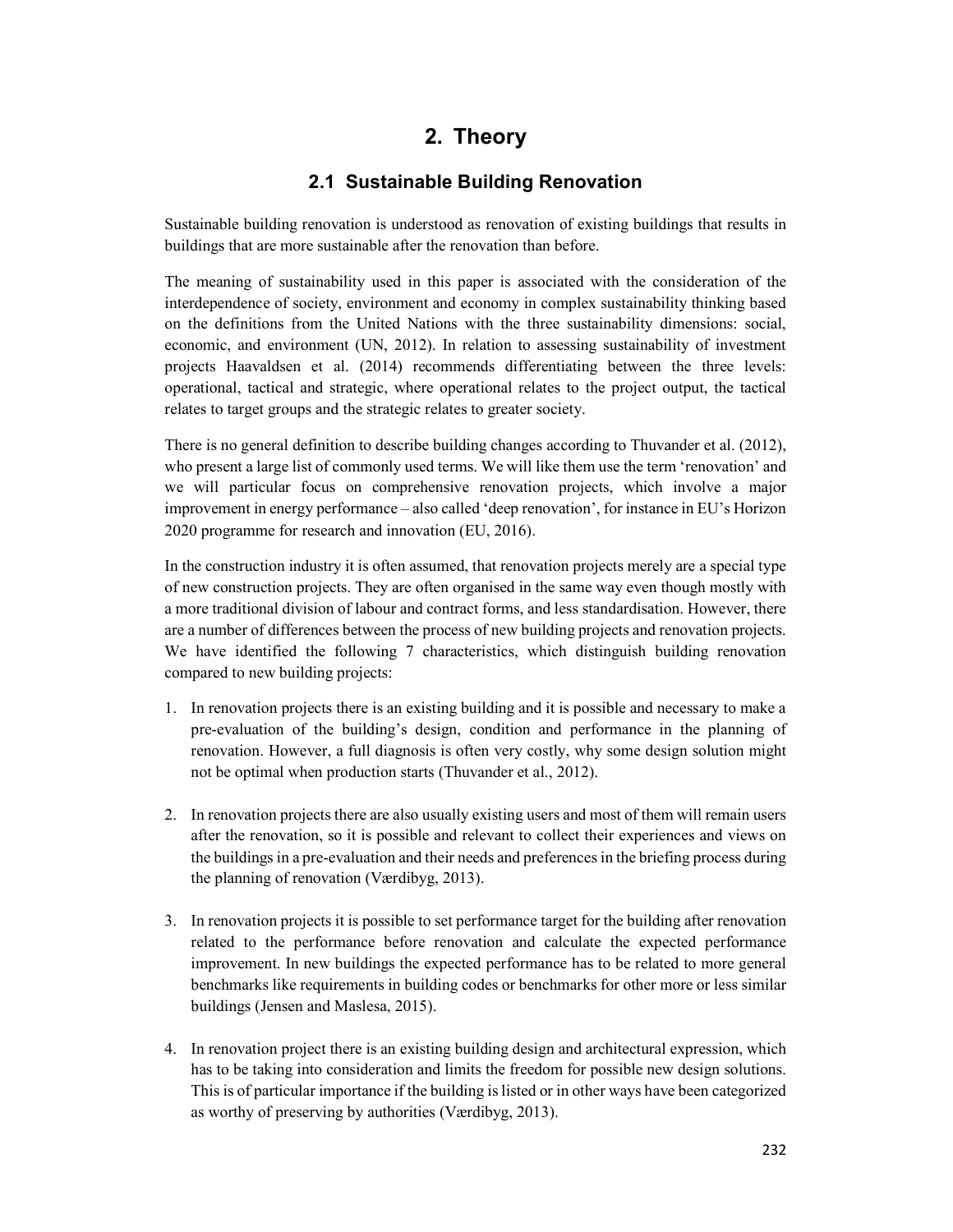- 5. In renovation projects it is usually necessary to open up some of the existing building surfaces, which very often leads to surprises compared to drawings and other documents from the original building design and in relation to condition of building materials and installations (Værdibyg, 2013).
- 6. In renovation projects it is usually much more important to involve and inform the users during the construction process than in new building projects; both because it is their building before, during and after renovation and because they will experience disturbances and perhaps even relocation during the renovation project (Værdibyg, 2013).
- 7. In renovation projects it is possible in a post-evaluation after the renovation is finished to measure and make a direct calculation of how the building performance and user satisfaction has been improved compared to the situation before renovation, if a proper pre-evaluation was made (Jensen and Maslesa, 2015).

Renovation processes have in general more or less the same phases as new construction processes: pre-design /preliminary investigation or programming, design, construction, commissioning, and occupancy or use (Thuvander et al., 2012). In literature, there are a number of different models of renovation processes, for instance Thuvander et al. (2012) and Nielsen et al. (2016).

### 2.2 Strategic Partnerships

The literature on strategic partnerships often takes a starting point in the fundamental business dilemma between "make" or "buy", which also forms the basis for theory of Transaction Cost Economics (Williamson, 2008; Thomassen and Jørgensen, 2013). The alternative of making is equivalent to in-house production and coordination by corporate hierarchy, while buying is equivalent to transactions between independent legal identities with coordination by a market. Williamson (2008) argues that for complex contracts it is beneficial with hybrids between pure market based transactions and pure in-house production. Thomassen and Jørgensen (2013) illustrate the continuum of coordination between market and hierarchy as shown in Figure 1.

|                           | One time<br>market<br>transaction | Long term<br>contract and<br>informal<br>collaboration<br>based on trust<br>and comple-<br>mentary<br>competences | <b>Strategic</b><br>long term<br>collaboration | Mother<br>company/<br>subsidary<br>construction | Internal<br>activity    |
|---------------------------|-----------------------------------|-------------------------------------------------------------------------------------------------------------------|------------------------------------------------|-------------------------------------------------|-------------------------|
| <b>Market</b>             |                                   |                                                                                                                   |                                                |                                                 | <b>Hierachy</b>         |
| Low degree of integration |                                   |                                                                                                                   |                                                |                                                 | <b>Full integration</b> |

Figure 1: Coordinating inter-organizational activities (Thomassen and Jørgensen, 2013)

The main hybrid forms in Figure 1 are 'long term contract and informal collaboration and complementary competences' and 'strategic long term collaboration'. These are similar to what other authors label on one side operational partnering or partnerships and on the other side strategic partnering or partnerships (Mentzer et al., 2000; Ventovuori, 2006).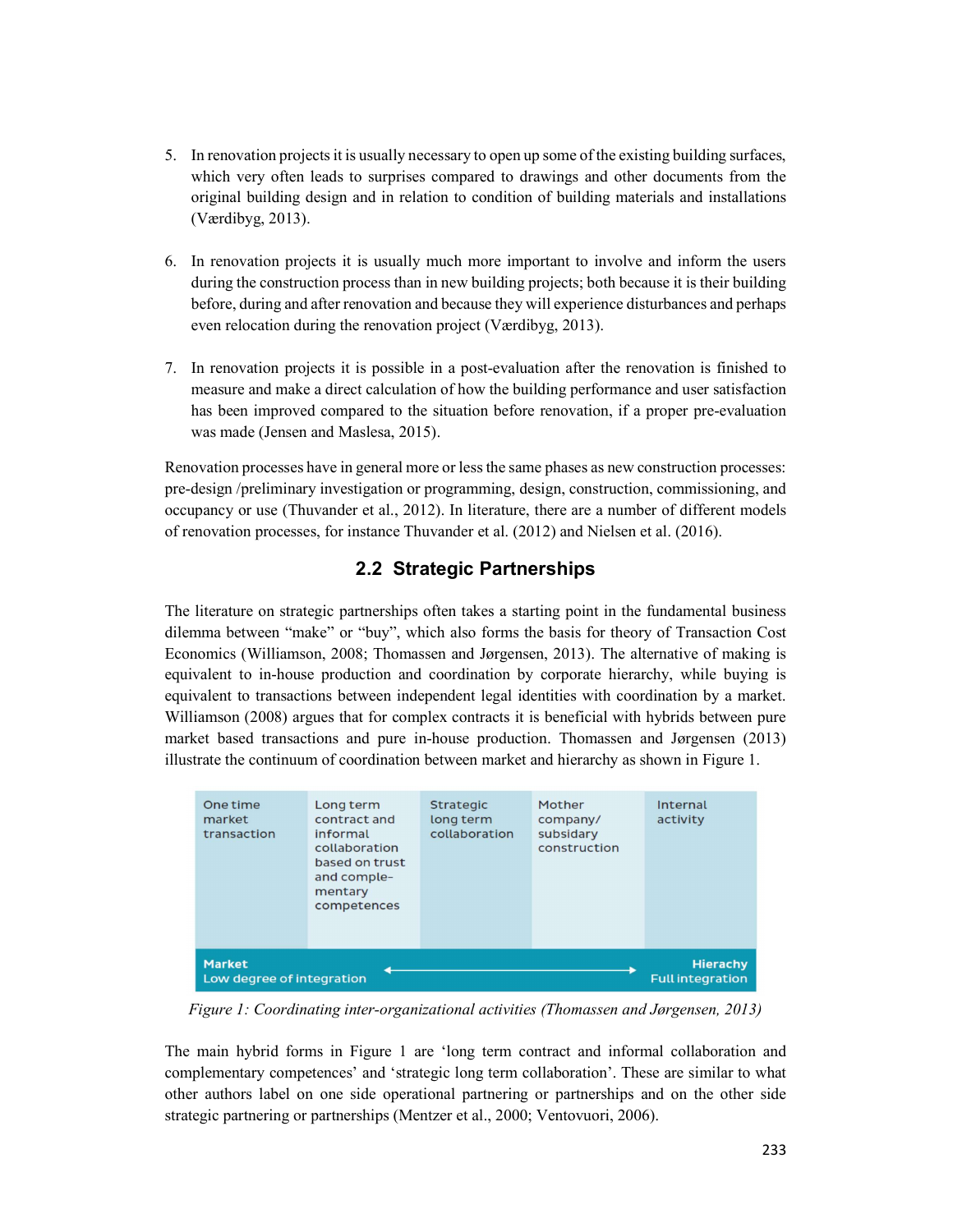Thomassen and Jørgensen (2013) attempts to give a more precise definition of the core elements of strategic long term collaboration and come up with the following primary conditions:

- The collaboration is set up between two or more organizations that remain independent.
- The collaboration is formed with the purpose of **obtaining a goal** of mutual and high priority to the companies involved.
- The cooperation is based on a **binding commitment**.
- The goal of the collaboration has a long term perspective either expressed in long term collaboration on a single project or by repetition (or expectation of repletion) of projects.

A characteristic of Transaction Cost Economics (TCE) is that it is based on the common precondition of "economical man" pursuing self-interest and opportunism as in other mainstream economic theory without leaving room for more soft aspects like trust. As Williamson (2008, p. 15) writes in a comparison of TCE with theory of Supply Chain Management: "TCE eschews appeal to user-friendly concepts, such as the illusive concept of trust".

Thomassen and Jørgensen (2013) also identify other theoretical perspectives, which offer explanatory models for the rationality behind forming strategic long term collaborations. They suggest that Network Theory, Cluster Theory and Organizational Learning Theory might be more promising to understand strategic long term collaboration that supports a relational approach with a proactive strategy aiming for development and innovation.

For public building clients in the EU, procurement of building projects over a certain budget limit must follow the regulation in the EU procurement directive (EU, 2014). For procurement of a portfolio of projects, which are not specified in details at the tendering stage as it is typically the case for strategic partnerships, the most suitable contract form is framework agreements. Such agreements can normally only last for a period of 4 years, but projects started within this period can be finished after the period.

## 3. Methodology

This paper is based on literature studies of scientific publications, reports from authorities and trade organisations, websites and conference presentations of cases from public client organisations. The methodology of the review can be characterized as a scoping study, which aim to rapidly map the key concepts and main evidence in a research area from the perspective of key stakeholders (Arksey and O'Malley, 2005). The empirical research has included workshops with partners in the REBUS project involved in the work package concerning Strategic Partnership and business models and studies of 2 exemplary cases of long term collaboration in the construction industry.

Results from 2 workshops form the basis for this paper and they took place in September and October 2017. In each workshop participated 12-14 people. The participants included the following parties in the REBUS project: A contractor company (leader of the work package), an architect company, a consulting engineering company, a building material producing corporation, 2 social housing associations, and a university. The 2 social housing associations are representing building clients with a large portfolio of residential buildings and are expected to provide demonstration projects for building renovation in REBUS.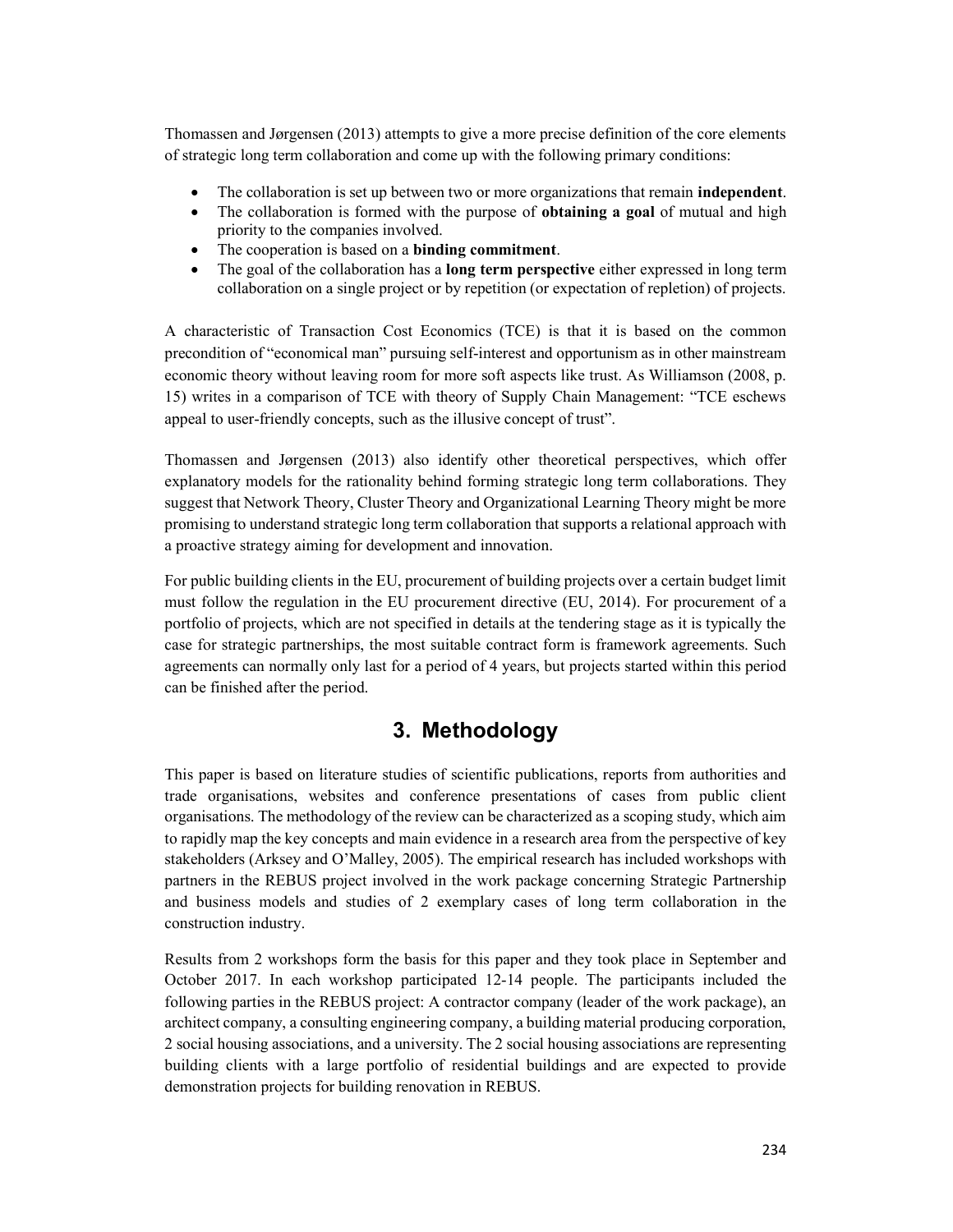The workshops were facilitated by the university researchers, who made presentations with overview of the current situation in collaboration in construction and building renovation projects according to literature and cases from practice as basis for the workshop discussions. The first workshop focused on common problem areas in the construction and renovation process and the second focused on experiences from exemplary cases of long term collaboration projects in Sweden and the UK.

The 2 cases were selected as some of the most well documented and most relevant for strategic partnerships in relation to building renovation and because they have found interest as good examples by professionals in Denmark. Therefore, the cases have a fairly long history. The case studies are based on information from existing documentation. The cases include one from the UK and one from Sweden. They involved public clients and both concerned local administrations/municipalities.

## 4. Workshop Methods and Results

#### 4.1 Workshop 1 - Challenges

As part of the introduction to this workshop on challenges in renovation processes the university workshop facilitators presented ten themes or challenges which were identified by literature as important in building renovation, see left column in Table 1 (based on Evbuomwan and Anumba, 1998; Hauser et al., 1998; Kadefors et al., 2013; Reason, 2000). These ten themes were identified by a wide variety of literature and were discussed by the workshop participants. As part of the discussions the participants were invited to suggest themes, which they saw as important to the renovation process. In the following round table discussions four more themes were identified, see right column in Table 1.

|    | Challenges identified from literature         | Additional challenges added during workshop |  |
|----|-----------------------------------------------|---------------------------------------------|--|
|    | Mistakes and defects in renovated buildings   | 11. Lack of focus on building operation     |  |
|    | Stumbling blocks in renovation                | 12. Lack of holistic risk management        |  |
|    | <i>Phase transitions</i>                      | 13. Communication                           |  |
| 4. | Tender and competitions                       | 14. Extreme focus on lowest price           |  |
|    | The lack of common goals                      |                                             |  |
| O. | The lack of reuse of teams                    |                                             |  |
|    | The lack of repetition in renovation projects |                                             |  |
| 8. | The productivity of the building industry     |                                             |  |
| 9. | The state of the building prior to renovation |                                             |  |
|    | 10. Understanding the project partners        |                                             |  |

Table 1: Challenges in the building renovation process

After the discussion each participans was asked to select the three topics, which they found to be the most important for a strategic collaboration to address. Four topics out of the 14 were the most voted for and subsequently the participants were split up into three groups and all groups were asked to discuss the four topics: 4. Tender and competitions, 6. The lack of reuse of teams, 8. The productivity of the building industry, and 13. Communication. In the groups the participants were asked to substantiate the reasons they thought were causing these challenges, and their responses were collected by the workshop facilitators. The responses were then discussed in a final round table session.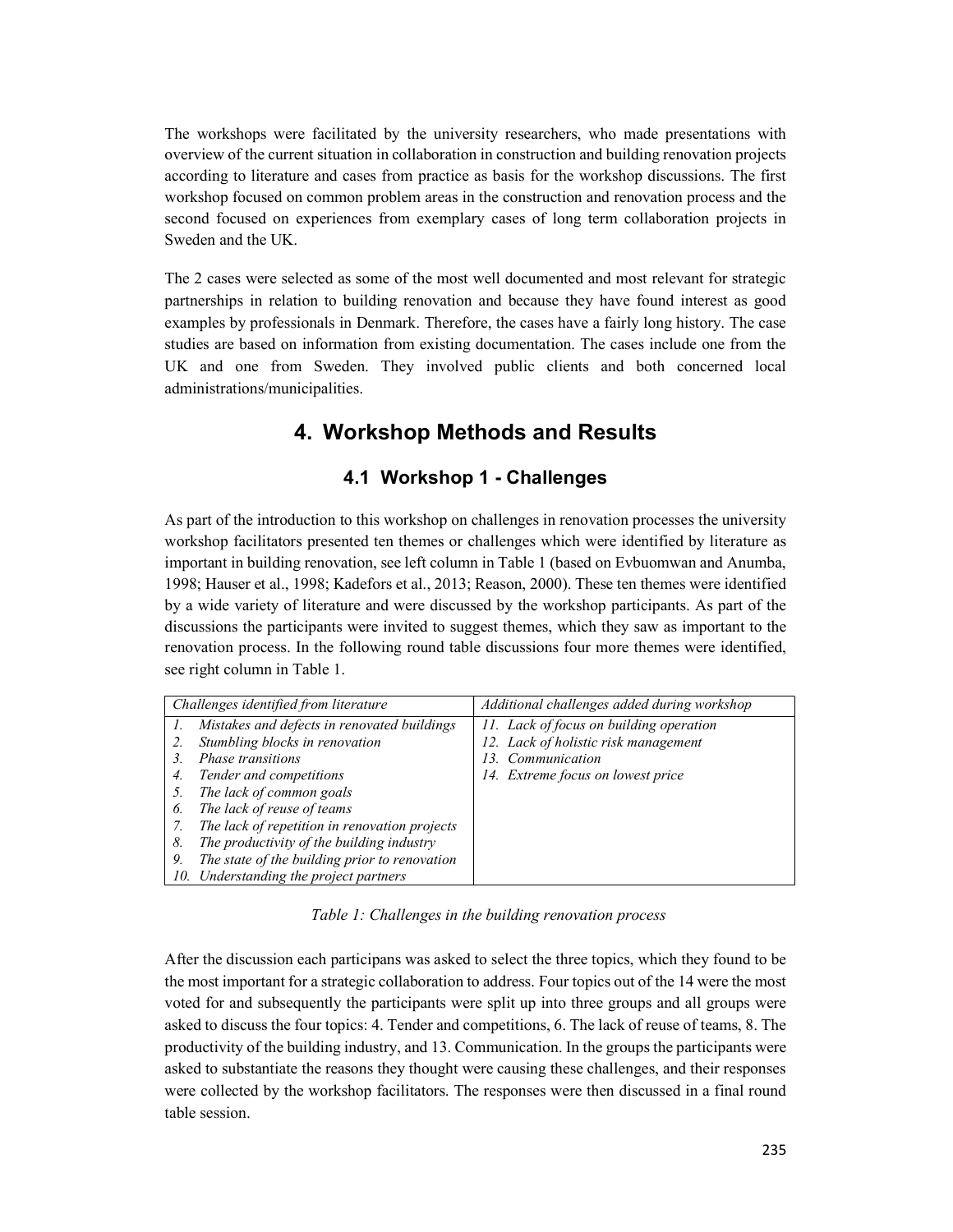### 4.2 Workshop 2 – Strategic collaboration

The goal of the workshop was to present and discuss cases and experiences from previous building and renovation projects which had employed some form of strategic collaboration. To do this a practitioner who had participated in strategic collaboration through framework tender for a Swedish municipality, and representing the building owner perspective, was invited to make a presentation (see section 4.4).

As part of the presentation by the workshop facilitators, cases from Sweden and the UK were presented to exemplify a top down strategic partnership approach adopted by the UK government and a bottom up strategic partnership approach used in the Swedish building industry instigated by several members of the construction supply chain. After the presentations the workshop participants were invited to share their thoughts on strategic partnership and which aspects they found insightful and useful resulting in the following:

- Alternative selection and allocation of partners in framework tenders.
- The transferability of funds from one project to another.
- Insights into the use of one or several strategic collaboration partners.
- Not only looking at strategic partners as a model when considering design-build projects.
- The use of open books not only to gain discounts.
- Strategic partnerships as a way to promote certification of sustainable construction
- Improved recruitment of talent to the construction industry by improving the building process.
- The many positive experiences with strategic partnerships were encouraging.
- The understanding that it is people in companies who collaborate and not companies themselves.
- The strategic partnership can be a way to focus on the building process and not so much on the design process.
- $\bullet$

## 5. Case studies

#### 5.1 Case - Salford City Council

The case study of the Salford City Council on their experiences with strategic partnerships was presented by Paul Mallinder, director of Urban Vision, in September 2006 at an event in Denmark. Outlining a number of challenges in construction projects which the city council sought to elevate through strategic partnerships, Mallinder (2006) listed:

- Tender every scheme irrespective of value.
- Traditional tendering is slow, costly and bureaucratic and waste of valuable resources.
- Select on lowest price risk created by the use of fixed tendered rates does not encourage quality workmanship or good relationships.
- A slow process for getting projects on site and hence completed.
- Little incentive to perform well as the next project will still be tendered.
- Insufficient resource planning.
- Unable to involve the constructor at the planning and design stage.
- Different designer/ constructor teams on each project.
- Does not encourage flexibility or innovation.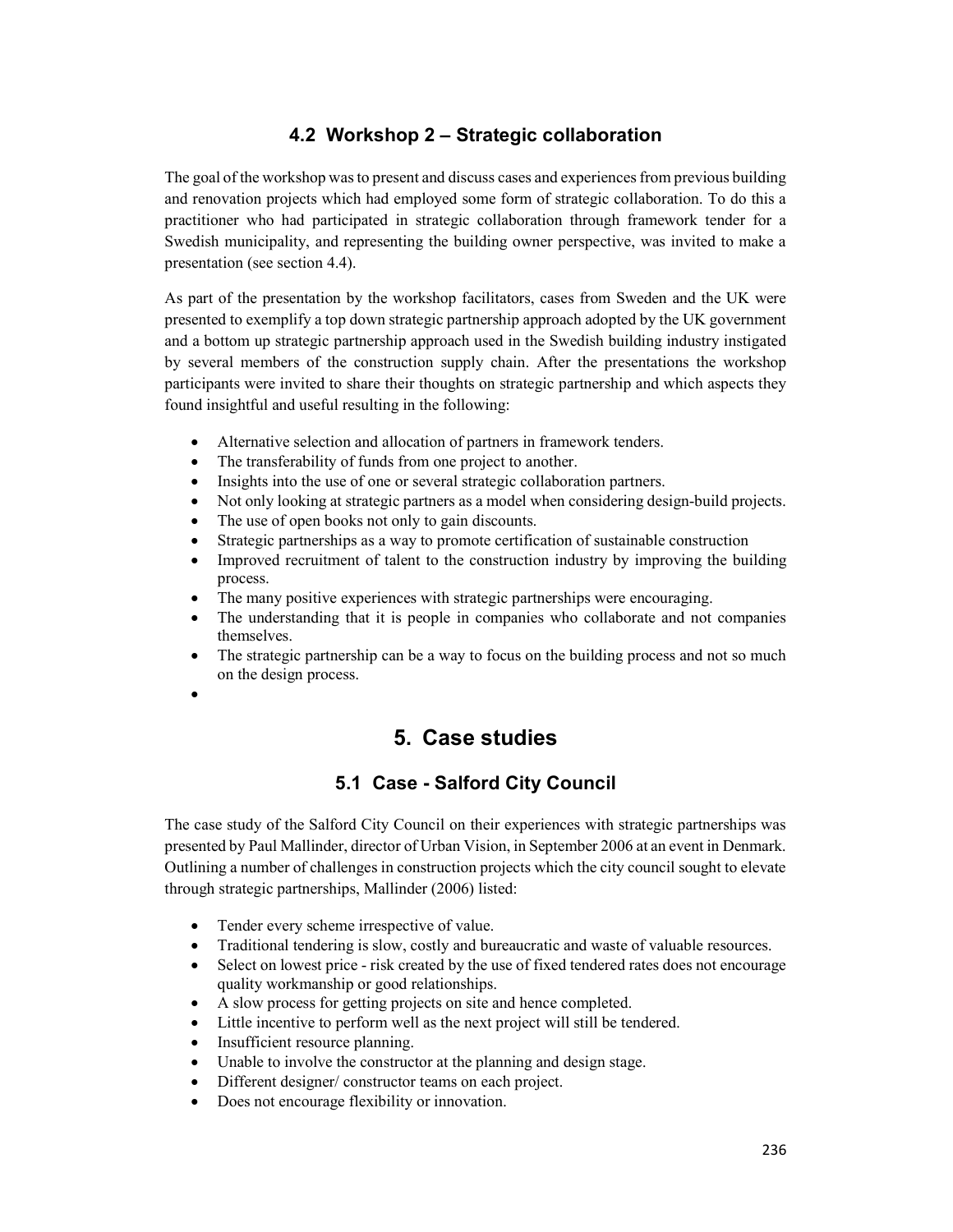- Little incentive to develop new ways of working which reduce costs/improve systems/processes etc.
- No collaborative working on local employment / environmental issues.

The result of the traditional approach to construction lead to poor customer satisfaction, delays and cost over runs, variable construction quality and a high number of defects in the finished buildings. Mallinder (2006) identified the main driver behind the change in approach as being; the UK government, the UK audit commission and strong leaders and innovators in the construction industry.

Mallinder (2006) outlined the key changes in the Salford City Council's approach as being: Removal of project by project tendering and select lists to create more certainty with a guarantee of many years work (without having to tender) providing performance standards and value for money remain high, removal of the risks created by fixed/lowest price tendering, creation of long term partnerships with a more robust selection process, greater use of payment linked to performance, more emphasis on quality, increased use of target cost/open-book payment systems, and appreciation that savings potential was wider than just construction costs.

At the time of the presentation the council had appointed 13 contractors for framework agreements of 5 plus two years or four years. These contracts spanned new buildings and refurbishments, highway civil engineering to demolition. Some of the early results of the new partnership schemes was projects completed on time and budget, no defects on handover, use of local supply chain, projects started and completed many months earlier than when using the traditional method and a construction process which is robust when faced with unforeseen delays or disruptions. Mallinder (2006) also described how the strategic partnerships not only helped the Salford City Council keep to their construction budgets but also the contractors which had a guarantee of future work and the users who experienced higher quality of work and a more integrated construction process.

#### 5.2 Case – Telge Fastigheter and NCC

This case description is based on Kadefors (2013) and a presentation by Taina Sunnarborg (2015), Telge Fastigheter, in January 2015 at an event in Denmark. According to Sunnarborg (2015) there are 20 ongoing strategic partnerships in Sweden. In 2007 a new law concerning guaranteed access to municipal childcare was passed in Sweden. In the municipality of Södertälje this meant that the demand for new childcare facilities increased sharply. Traditional tender models were deemed too costly and time consuming and so a partnership model based on framework tender was initiated.

The first framework tender agreement was made between Telge Fastigheter, the company owned by the Södertälje municipality which owns and manages municipal property, and the contractor NCC after the municipality received six tenders. The framework was signed in 2008 and NCC was to construct six nursery schools and two larger schools with the framework terminating in 2012.

The second framework was made to include all major construction projects in Telge Fastigheter and Telge Bostäder with a construction cost of more than 10 million SEK. Three companies was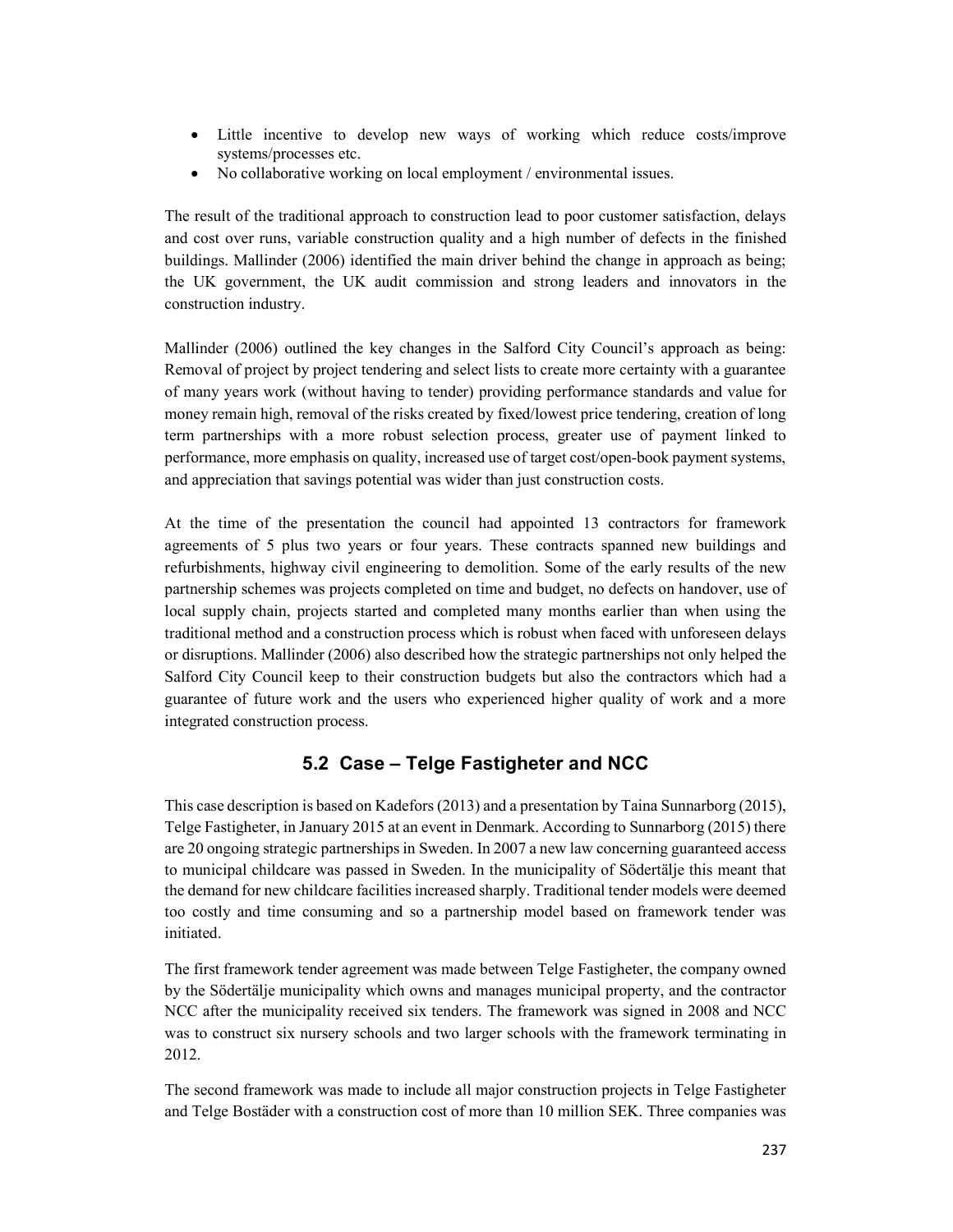chosen to be part of the framework; Skanska  $(1<sup>st</sup>)$ , NCC  $(2<sup>nd</sup>)$  and Arcona  $(3<sup>rd</sup>)$ . The framework covered 2010 to 2014 with the possibility to prolong 1+1 year. Skanska was chosen to carry out a few projects within elder care, residential construction and commercial properties. All construction projects concerning schools and nursery schools were allocated to NCC, while Arcona did not do any work within the framework.

All projects were awarded as design-build contracts with NCC involved at a very early stage and participated in feasibility studies, project groups and workshops before the go/no go decision was made by the client. The projects followed three predetermined phases: 1. Feasibility study and brief, 2. Design development, and 3. Detailed design and construction

The organization setup to handle the framework consisted of a steering group responsible for all projects, project steering groups responsible for each separate project and collaboration groups responsible for carrying out the work in the individual projects. As part of the framework contract bonuses were allocated based on performance in; quality and economy, collaboration ability and attitude, user satisfaction, project control, and accident rates and work environment. On top of these organizational structures and monetary incentives all project managers from Telge Fastigheter participated in a partnering course and NCC utilized their internal partnering training program for all employees working in the framework. This was done to ensure that the necessary trust and emphasis on collaboration was present in the projects.

In material presented from Telge Fastigheter to politicians in Södertälje municipality the following advantages was found when using framework tendering:

- Quicker project start-up: saves time when contractors do not have to be procured for each project.
- More efficient process saves both time and money.
- Better use of project competences all parties engage in identifying opportunities to save costs.
- Knowledge of which aspects drive costs provides a better basis for decisions in early phases and reduced budget uncertainty.
- May benefit from contractor's discounts on materials.
- More satisfied employees.

An analysis made by Telge Fastigheter found that the construction cost of the buildings made within the framework was comparable with similar projects carried out by other municipalities using traditional tender models. The main difference found was that the construction quality of the buildings made for Telge Fastigheter was significantly higher and that the operation costs of the buildings was significantly lower.

Entering into the framework enabled NCC to get a substantially larger volume of work from one contract, more predictable profit and lower risk. This makes this kind of agreement very attractive and the NCC building division in Stockholm has 90% of their turnover from partnership projects.

### 6. Analysis

Both cases include the core elements of strategic long term collaboration identified by Thomassen and Jørgensen (2013) and presented in section 2.2. A comparison of the 2 cases is shown in Table 2. Besides general characteristics, it includes the 3 dimension in the 'iron triangle' or 'value triangle' of project management: Value, cost and process (Jensen, 2013). The comparison shows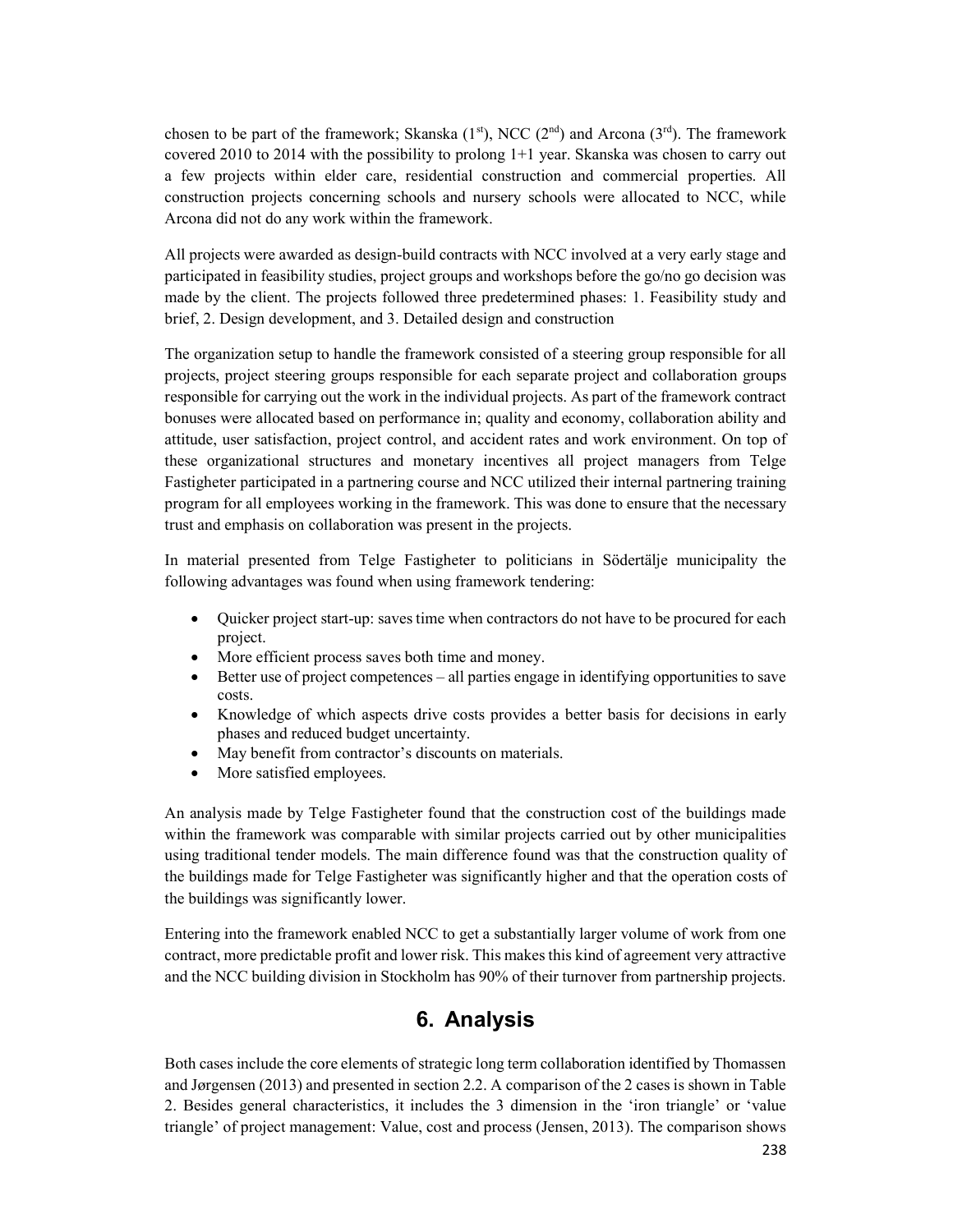|         |                    | Case 1 – Salford City Council     | Case $2$ – Telge Fastigheter          |
|---------|--------------------|-----------------------------------|---------------------------------------|
| General | <i>Initiation</i>  | Top down - national initiative    | Bottom $up$ – local initiative        |
|         | Driver             | Policy                            | Local needs                           |
|         | Client             | Local administration/municipality | Local administration/municipality     |
|         | Partners           | Several contractors               | Several contractors                   |
|         | Legal basis        | Framework contract                | Framework contract                    |
|         | <b>Benefit</b> for | Removal of risk from fixed/lowest | Reduced budget uncertainty            |
|         | client             | price tendering                   |                                       |
|         | Benefit for        | Guaranteed further work           | High volume, more predictable         |
|         | contractor         |                                   | profit and reduced risk               |
| Value   | Ouality            | More emphasis                     | Significantly higher                  |
|         | User               | Drastically increased             | Drastically increased                 |
|         | satisfaction       |                                   |                                       |
|         | Defects            | Reduced to almost none            | (Not available)                       |
| Cost    | Construction       | Reduced                           | Comparable                            |
|         | <i>Operation</i>   | Reduced                           | Significantly reduced                 |
|         | <i>Incentives</i>  | Bonus scheme                      | Bonus scheme                          |
| Time    | Project            | Quicker start up                  | Quicker start $up$ – shorter projects |
|         | schedule           |                                   |                                       |

that even though that case 1 is top down and policy driven and case 2 is bottom up and needs driven, the cases for most aspects are very similar.

#### Table 2: Comparison of the 2 cases

In Table 3 the researchers have evaluated, how the 14 challenges in Table 1 have been targeted in the cases. It shows that having more stable project partners is an essential prerequisite in relation to most of the challenges. Framework agreements is a way to legally establish collaboration with more stable project partners, but it is also in itself an important prerequisite to target the challenges related to tender and competition (challenge 4) and an extreme focus on lowest price (challenge 14). For the challenges related to lack focus on building operation (challenge 11) and lack of holistic risk management (challenge 12), we do not have sufficient information to make an evaluation, but a strategic partnership should not as such prohibit a stronger focus on both of these areas. That is probably more a question of changing the general mindset and management processes among the project partners on both client and provider side.

| Challenges in the building renovation process       | Targeted in the cases                           |
|-----------------------------------------------------|-------------------------------------------------|
| 4. Tender and competitions                          | Problem reduced by framework agreements         |
| 14. Extreme focus on lowest price                   |                                                 |
| 1. Mistakes and defects in renovated buildings      | Problem reduced by more stable project partners |
| Stumbling blocks in renovation                      |                                                 |
| <i>Phase transitions</i><br>3.                      |                                                 |
| The lack of common goals<br>5.                      |                                                 |
| The lack of reuse of teams<br>6.                    |                                                 |
| The lack of repetition in renovation projects       |                                                 |
| The productivity of the building industry<br>8.     |                                                 |
| The state of the building prior to renovation<br>9. |                                                 |
| 10. Understanding the project partners              |                                                 |
| 13. Communication                                   |                                                 |
| 11. Lack of focus on building operation             | Not known                                       |
| 12. Lack of holistic risk management                |                                                 |

Table 3: Challenges and how they are targeted in the cases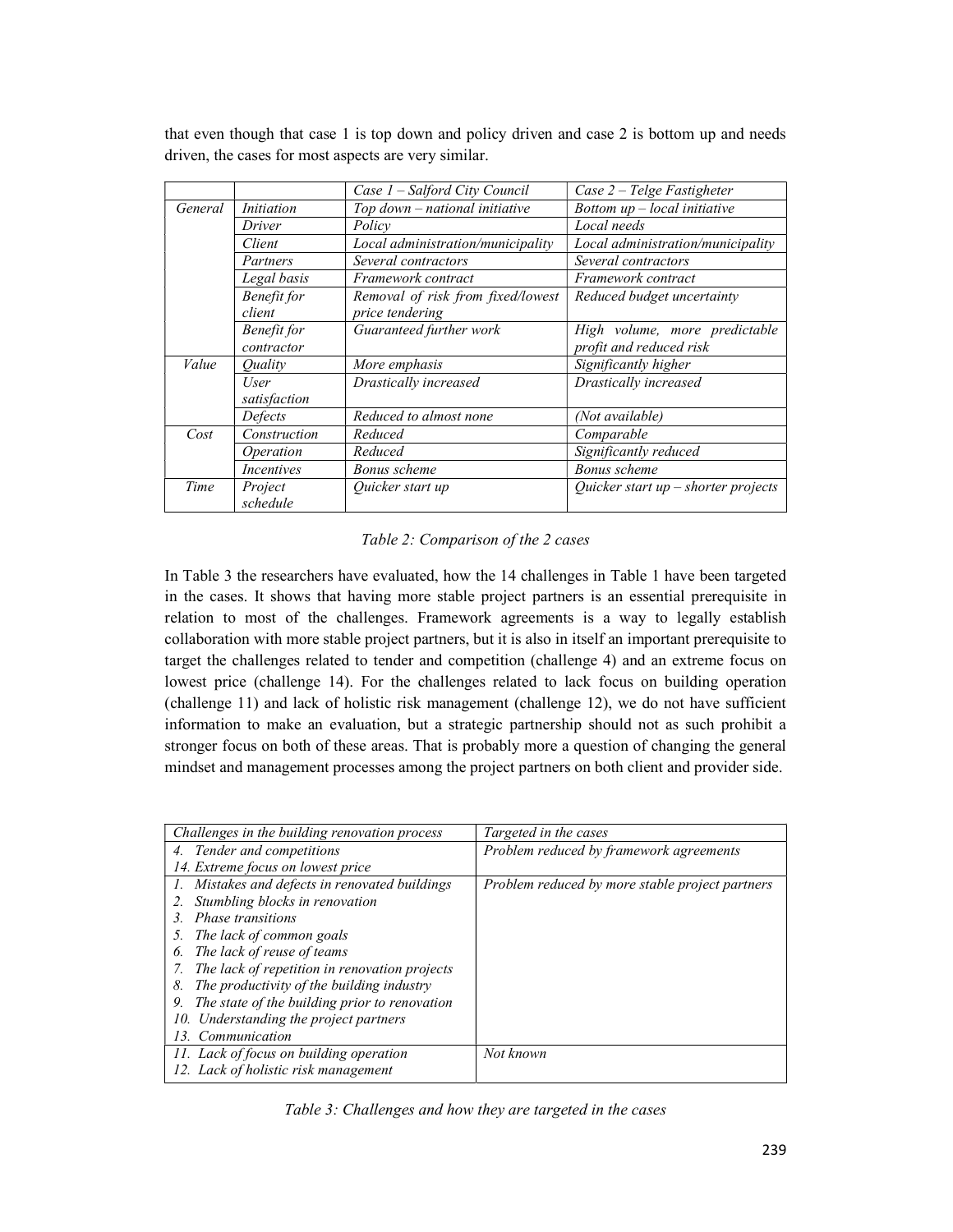The cases were selected as exemplary because they are well documented and seen as successful but they are both some years old. More recent cases have shown an increased focus on sustainability and use of sustainability certification as documentation of the quality of the building projects are beginning to become more common and starting to be used also for renovation projects.

### 7. Conclusions

Strategic partnership is a collaboration set up between two or more organizations that remain independent with the purpose of obtaining a goal of mutual and high priority based on a binding commitment and the goal has a long term perspective by a consecutive number of projects. An essential prerequisite for most of the identified challenges in building renovation processes is stable project partners. Framework agreements is a way to legally establish collaboration with more stable project partners, but it is also in itself an important prerequisite to target challenges related to tender, competition and an extreme focus on lowest price.

However, framework agreements are not a sufficient condition for successful strategic partnerships. It is also necessary that the involved parties have the right mindset and a maturity to manage the partnership. This is in focus of our further research.

### References

- Arksey, H. and O'Malley, L. (2014), "Scoping studies: towards a methodological framework". International Journal of Social Research Methodology. Vol. 8, No. 1, 19-32.
- Evbuomwan, N.F.O and Anumba, C.J (1998), "An integrated framework for concurrent life-cycle design and construction". Advances in Engineering Software, Vol. 29, No. 7–9, pp. 587-597.
- EU (2014): Public procurement. Directive 2014/24/EU of the European Parliament and of the Council of 26 February 2014..
- EU (2016), Horizon 2020 Work Programme 2016 2017. European Commission Decision C(2016)4614 of 25 July 2016.
- Haavaldsen, T., Lædre, O., Volden, G.H. and Lohne, J. (2014), "On the concept of sustaianbility – assessing sustainability of large public infrastructure investment projects". International Jounal of Sustainable Engineering, Vol. 7, No. 1, pp. 2-12.
- Haugseth, N., Lohne, J., Jensen, G. and Lædre, O. (2014), "Partnering in Statsbygg". 22nd Annual Conference of the International Group for Lean Construction. Oslo, Norway.
- Hauser, J.R. and Katz, G.M. (1998), Metrics: You are what you measure, Massachusetts Institute of Technology.
- Jensen, P.A. (2013), "Value Triangles in the Management of Building Projects". Proceedings from CIB Word Congress, Brisbane, 5-9 May 2013.
- Jensen, P.A. and Maslesa E. (2015), "Value Based Renovation A Tool for Decision-making and evaluation", Building and Environment, Issue 92, October 2015, pp. 1-9.
- Kadefors, A. (2013), *Empirical Cases and Analysis*. Part 2 in Kadefors et al., Long term strategic collaboration in the construction industry. Realdania. Copenhagen.
- Kadefors, A., Thomassen, M. and Jørgensen, M.N. (2013), Long term strategic collaboration in the construction industry. Realdania. Copenhagen.
- Mallinder, P. (2006), Construction Partnering Salford City Council Case Study. Presentation at NCC, Copenhagen, September 2006